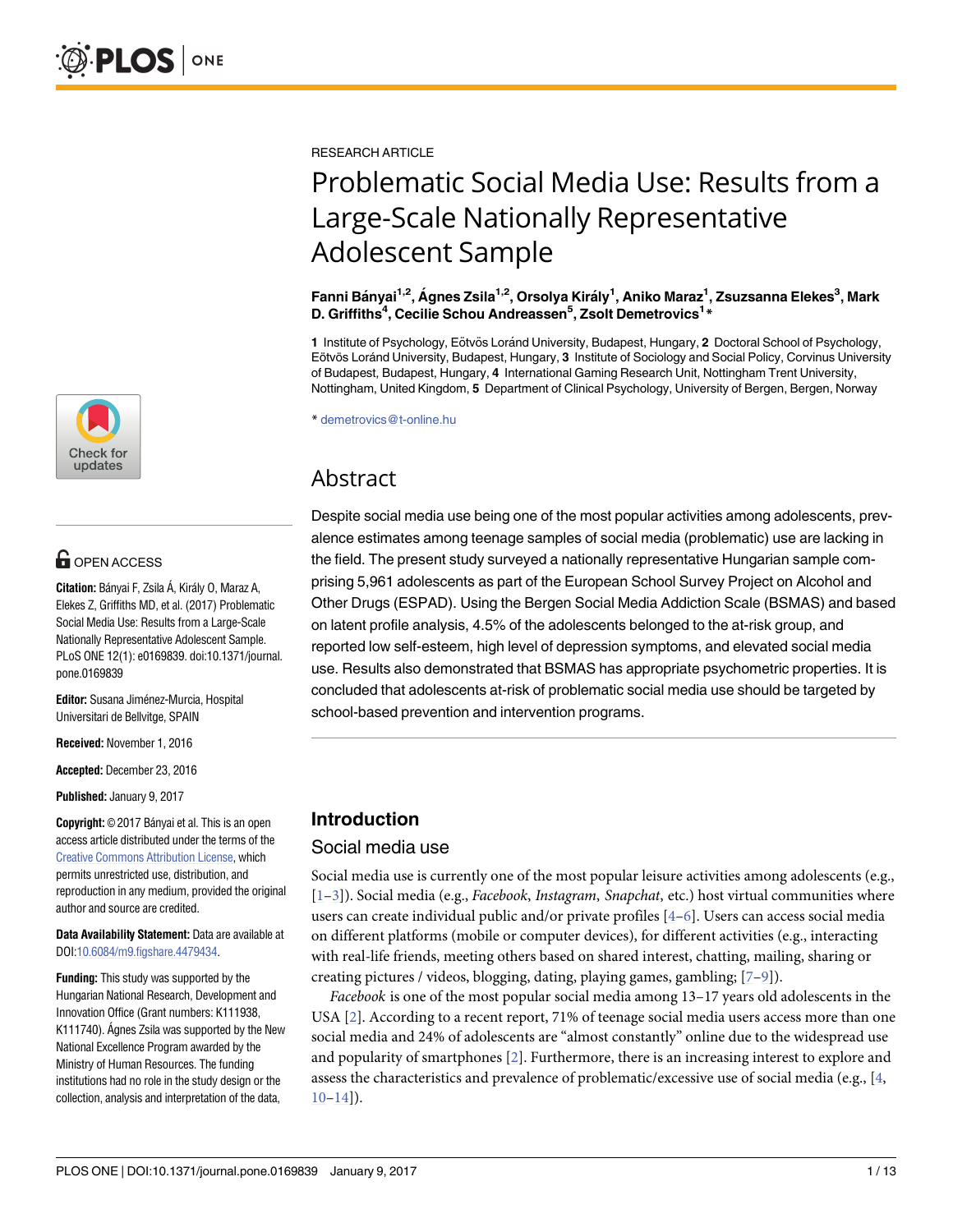<span id="page-1-0"></span>

writing the manuscript, or the decision to submit the paper for publication.

**Competing Interests:** The authors have declared that no competing interests exist.

#### Problematic social media use

To date, there is no consensus among researchers regarding the definition of problematic social media use due to the conceptual confusion surrounding the classification of problematic internet use [[15](#page-10-0), [16](#page-10-0)]. Negative outcomes triggered by the excessive use of social media may have a detrimental effect on the personal, social, and/or professional lives of the users [[8,](#page-10-0) [13,](#page-10-0) [17–20](#page-10-0)]. Lee, Cheung, and Thadani [[21](#page-10-0)] argued that obsessive *Facebook* users had troubles in work, academic performance. and interpersonal relationships. For instance, Pantic and Damjanovic [\[22\]](#page-10-0), Wegmann and Stodt [[16](#page-10-0)], and Andreassen and Billieux [\[23\]](#page-11-0) reported a significant positive correlation between depression symptoms and social media use, while Malik and Khan [\[24\]](#page-11-0) found negative relationship between self-esteem and high levels of social media use.

Due to the lack of consistency in empirical studies, diagnosis of internet-related disorders has yet to be established based on the aforementioned theoretical constructs. Internet Use Disorder was suggested for consideration in the latest (fifth) edition of the Diagnostic and Statistical Manual of Mental Disorders (DSM-5; [\[25\]](#page-11-0)). However, only one internet-related disorder— Internet Gaming Disorder—was included in Section 3 of the DSM-5. Another problem is that various synonyms of problematic social media use exist in the literature with different diagnostic suggestions including (among others) *Facebook* dependence [\[26\]](#page-11-0), *Facebook* addiction [\[10\]](#page-10-0), social networking addiction [[27](#page-11-0)], *Twitter* addiction [\[28\]](#page-11-0), social media addiction [[11](#page-10-0)], and Social Media Disorder [[29](#page-11-0)].

Different theoretical models provide explanations for the development of problematic social media use (e.g., cognitive-behavioral, social skill, or socio-cognitive models; [\[30\]](#page-11-0). These theoretical models have been developed from a clinical perspective, while the biopsychosocial model concerns behavioral addictions in general [[14](#page-10-0)]. According to the biopsychosocial model [\[31\]](#page-11-0), problematic social media use can be determined by a range of addiction symptoms including: mood modification (i.e., excessive social media use leading to specific changes in mood states), salience (i.e., total preoccupation with social media use), tolerance (i.e., increasing amounts of time using social media), withdrawal symptoms (i.e., negative feelings and psychological symptoms such as irritability, anxiety when social media use is restricted), conflict (i.e., interpersonal problems as a direct result of social media usage), and relapse (i.e., returning to excessive social media use after a period of abstinence).

#### Assessing problematic social media use

To obtain a reliable prevalence rate of problematic social media usage, it is important to use psychometrically valid measurement tools. Due to the problem of inconsistencies regarding the definition of problematic, excessive, or addictive social media use, there is also a lack of reliable and valid psychometric scales to assess the phenomenon of problematic social media use. More specifically, the existing assessment tools are based on different diagnostic suggestions such as problematic internet use (e.g., Internet Addiction Test; [[32](#page-11-0)–[34](#page-11-0)], Internet Gaming Disorder [\[29\]](#page-11-0)), or other aspects of addictive tendencies (e.g., withdrawal, loss of control, salience; [\[35,](#page-11-0) [36\]](#page-11-0). In addition, some of the measurement tools focus only on specific social media (e.g., *Facebook*; [\[14\]](#page-10-0) such as the *Facebook* Addiction Symptoms Scale [[37](#page-11-0)], the *Facebook* Addiction Scale [\[38\]](#page-11-0), the Bergen *Facebook* Addiction Scale [[10](#page-10-0)], and the *Facebook* Intrusion Questionnaire [[39](#page-11-0)]).

Although the most recent data show that *Facebook* is the most popular and frequently used social media among adolescents [[2](#page-10-0)], empirical research has shown that adolescents use more than one social media frequently (e.g.,  $[2]$ ). Therefore, the assessment tools are unable to follow the ever-changing trends in the area of social media use. Considering the increased usage of various social media among adolescents  $[1-3, 5]$  $[1-3, 5]$  the questionnaires should assess all available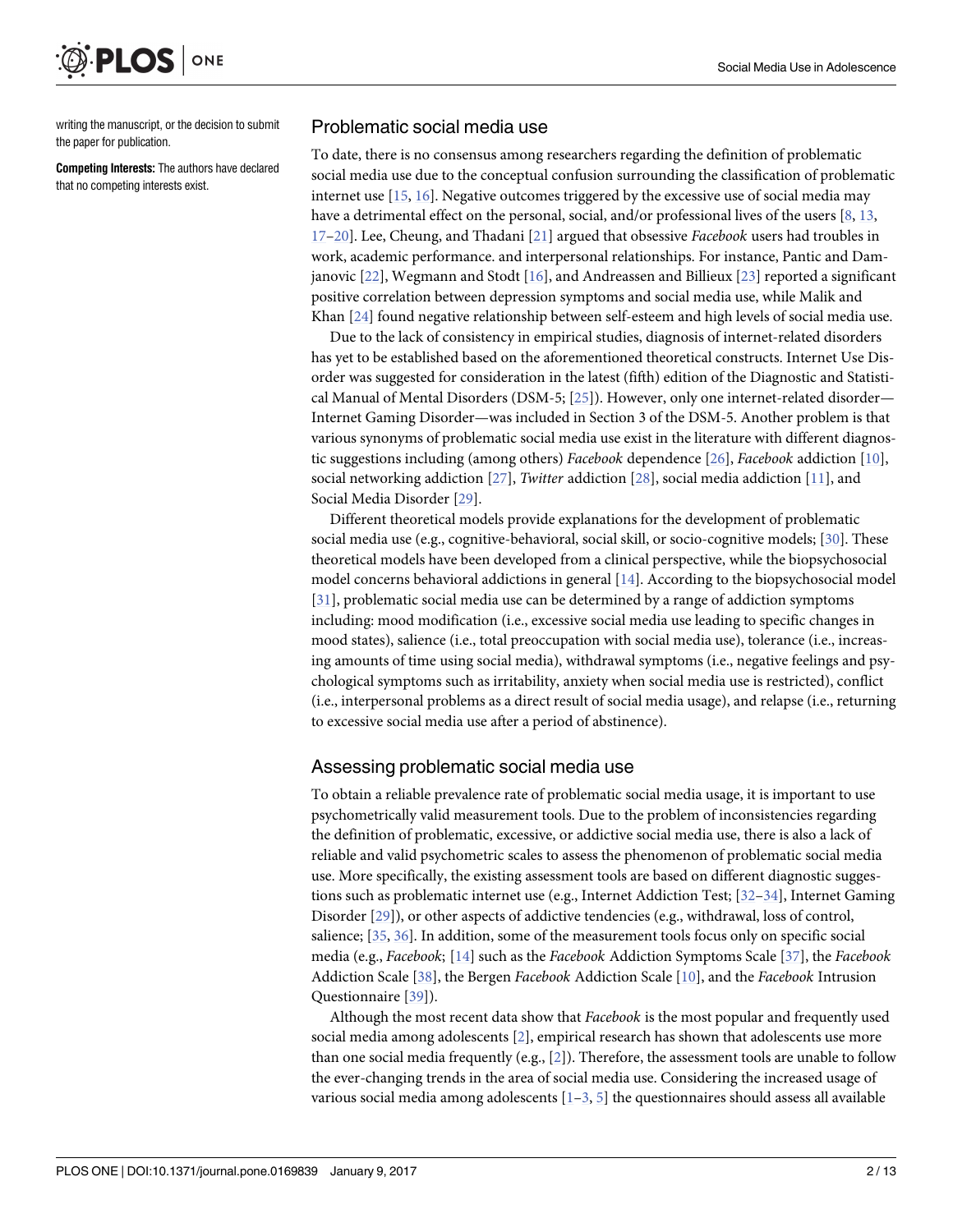<span id="page-2-0"></span>social media and the total range of activities on these social media instead of one specific social media such as *Facebook* [[14](#page-10-0)].

#### Prevalence of problematic social media use

It is difficult to estimate the prevalence of problematic social media use due to the use of various assessment tools and the lack of a consensual definition of problematic social media use. Furthermore, recent research has demonstrated that problematic social media use has a higher prevalence among female users than males [[11](#page-10-0), [13](#page-10-0), [40](#page-11-0), [41](#page-11-0)]. Unfortunately, in studies that have assessed different aspects of problematic social media use, the gender distribution was usually frequently imbalanced in that women were typically over-represented [\[11,](#page-10-0) [12,](#page-10-0) [15,](#page-10-0) [26,](#page-11-0) [29,](#page-11-0) [37,](#page-11-0) [42–44](#page-11-0)], and may be explained by the higher willingness of females to participate in such studies.

Due to different theoretical frameworks and psychometric assessments, the prevalence of problematic social media use might be underestimated or overestimated. Previous studies have reported different prevalence rates relating to problematic social media use. For instance, Olowu and Seri [[44](#page-11-0)] reported a prevalence rate of 2.8% of addicted social media use among college students, while Jafarkarimi and Sim [\[43\]](#page-11-0) reported a prevalence rate of 47% being addicted to *Facebook* among a sample of college students. Explanations for the large difference in problematic social media use prevalence rates might be the non-representative (self-selected and typically small participant) samples and different cultural groups examined (e.g., Chinese, Australian, Nigerian college students, Dutch adolescents [\[12,](#page-10-0) [15,](#page-10-0) [26,](#page-11-0) [29,](#page-11-0) [37,](#page-11-0) [42–44\]](#page-11-0). Moreover, to date, there has only been one nationwide survey assessing problematic (ie., addictive) social media use [[11](#page-10-0)] that examined the associations between problematic social media use, narcissism, and self-esteem, and between problematic use of social media, attention-deficit/hyperactivity, obsessive-compulsiveness, anxiety, and depression on cross-sectional convenience sample of 23,532 Norwegians (although the sample was not nationally representative).

Furthermore, no studies have examined the prevalence of problematic social media use utilizing a representative adolescent sample. Furthermore, only a few studies exist concerning problematic social media use among adolescents (e.g., [[29](#page-11-0)]). Previous studies have reported an increased popularity of social media use among adolescents  $[1-4, 6]$  $[1-4, 6]$  $[1-4, 6]$  $[1-4, 6]$  $[1-4, 6]$  $[1-4, 6]$  and the increased number of adolescent social media users could explain the higher prevalence of problematic usage in this group  $[4, 6]$  $[4, 6]$  $[4, 6]$  $[4, 6]$ . Consequently, the aim of the present study was twofold:

- 1. To test the psychometric properties of the Bergen Social Media Addiction Scale (BSMAS) using a nationally representative (Hungarian) adolescent sample.
- 2. To assess the prevalence of problematic social media use in a nationally representative adolescent sample.

#### **Methods**

#### Participants and procedure

The data were collected in March 2015 as part of the European School Survey Project on Alco-hol and Other Drugs (ESPAD; [\[45\]](#page-11-0)) that included a nationally representative adolescent sample. The target population was adolescents aged 16 years. In 2015, Hungary included a short section to assess internet and social media use in addition to the original questionnaire developed by the ESPAD Committee.

To obtain a representative sample, two different grades  $(9<sup>th</sup>-10<sup>th</sup>)$  were included in the Hungarian data collection, each containing a proportion of the target population. To reduce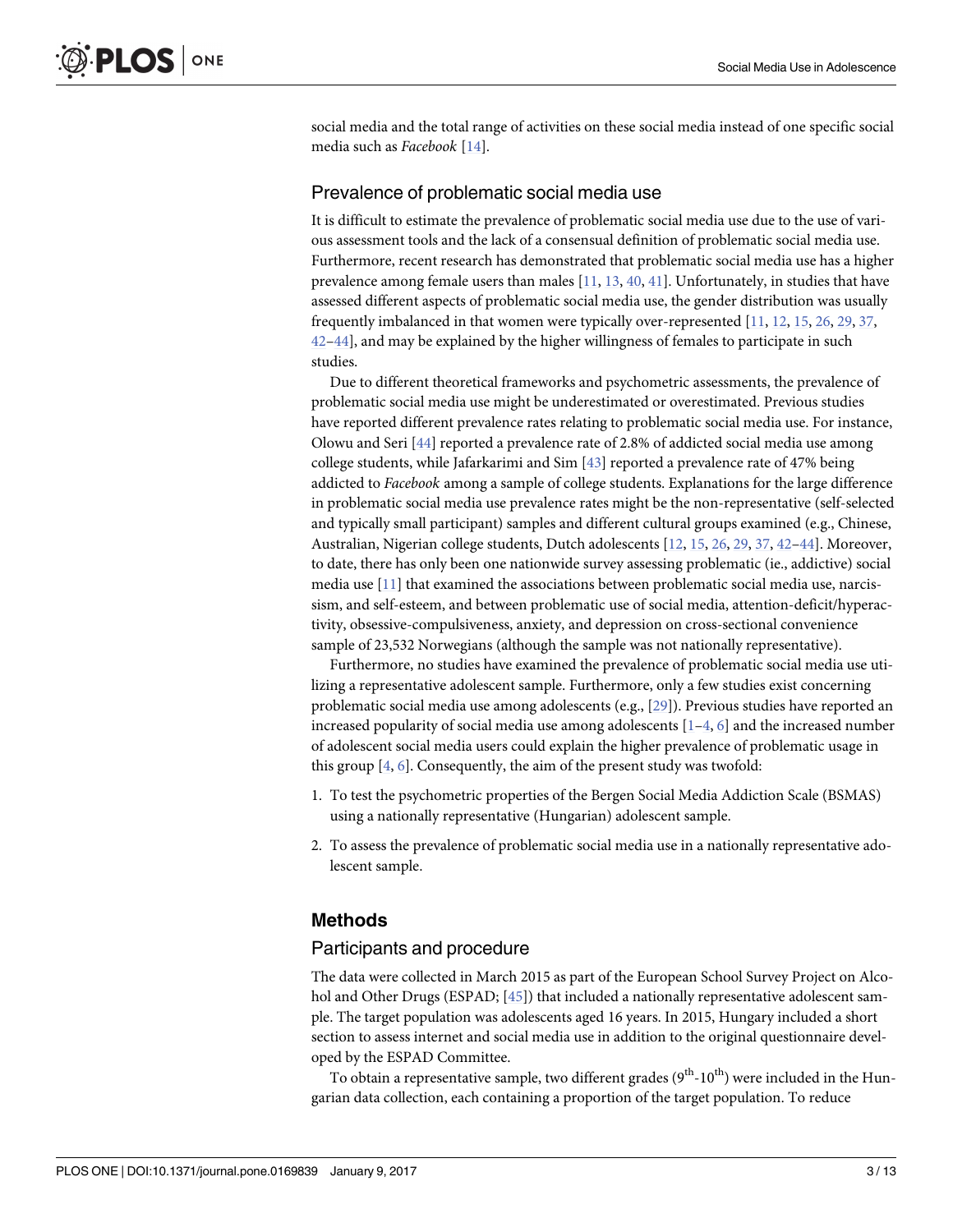sampling error, the grades were divided into non-overlapping, homogeneous subgroups. The variables to ensure the representativeness of the adolescent sample were as follows: region (central/western/eastern Hungary), grade (9th, 10th), and type of class (secondary general, secondary vocational, vocational classes). The data were collected anonymously from the students in the classrooms of the schools by research assistants.

The refusal rate was 7% on the level of the primary sampling unit (i.e., classes) that led to skewed nonresponse. To match the composition of the respondents with the sampling frame, data were weighted by strata with the matrix weighting method recommended by the Education Information System 2014/2015 (KIR-STAT; Elekes, 2015). The total sample consisted of 6,664 participants (50.94% male). The youngest participants were 15 years old, while the oldest were 22 years (mean age 16.62 years;  $SD = 0.96$ ). The wide age range was due to a very small number of older students still attending the  $9<sup>th</sup>$  or  $10<sup>th</sup>$  grades at the age of 19 years or older at the time of data collection. The questions concerning internet use and social media use were included for this nationally representative sample of  $9<sup>th</sup>$ -10<sup>th</sup> graders in secondary general and secondary vocational schools. Participant data with severe incompleteness or inconsistencies were excluded (3.72% of the sample), in addition to those participants who did not use the internet and/or any social media (an additional 6.83% of the original sample). After removing these participants, the final sample size was 5,961 (89.45% of the total sample).

This study was approved by the Scientific Ethical Committee of Corvinus University of Budapest. The study design was based on an international protocol approved by the European School Survey Project on Alcohol and Other Drugs (ESPAD) Assembly, which was conducted in full compliance with the principles expressed in the Declaration of Helsinki. Written informed consent was requested from both the students and their parents (passive on behalf of their children).

#### Measures

**Socio-demographics questions.** Information regarding gender, age, grade, and residence were collected.

**Weekly social media use.** To assess the adolescents' weekly time spent on social media on computer or other devices (e.g., handled devices) two variables were combined: (i) 'The last 7 days how many days did you use the internet for social networking?' (Categories were 'never', '1 day', '2 days', . . .'7 days'); (ii) 'In the last 30 days on an average day how many hours did you use the internet for social networking?' (Categories were 'I don't use', 'less than half an hour', '1 hour', '2–3 hours', '4–5 hours' and 'more than 6 hours').

**Bergen Social Media Addiction Scale (BSMAS).** To assess problematic social media use, the Bergen Social Media Addiction Scale (BSMAS; [[11](#page-10-0)]) was used. The 6-item scale was adapted from the previously validated Bergen *Facebook* Addiction Scale (BFAS; [\[10\]](#page-10-0)). The original scale specifically assessed problematic *Facebook* use during the last year. The scale incorporated the theoretical framework of the addiction components of the biopsychosocial model [[31](#page-11-0)]. The BFAS was developed by selecting the items with the highest possible factor loadings for each component (i.e., salience, mood modification, tolerance, withdrawal symptoms, conflict, and relapse) from an item-pool of 18 initial items. In the present study, the Bergen Social Media Addiction Scale (BSMAS) which is based on rephrasing of the BFAS, was to assess social media use in general over the past 12 months. The scale was translated to Hungarian and then back-translated by independent translators. The back-translation was then compared with the original scale and adjustments were made as necessary. The items are answered on a 5-point scale ("never" to "always"). The Cronbach's alpha of the translated BSMAS was .85 in the present sample.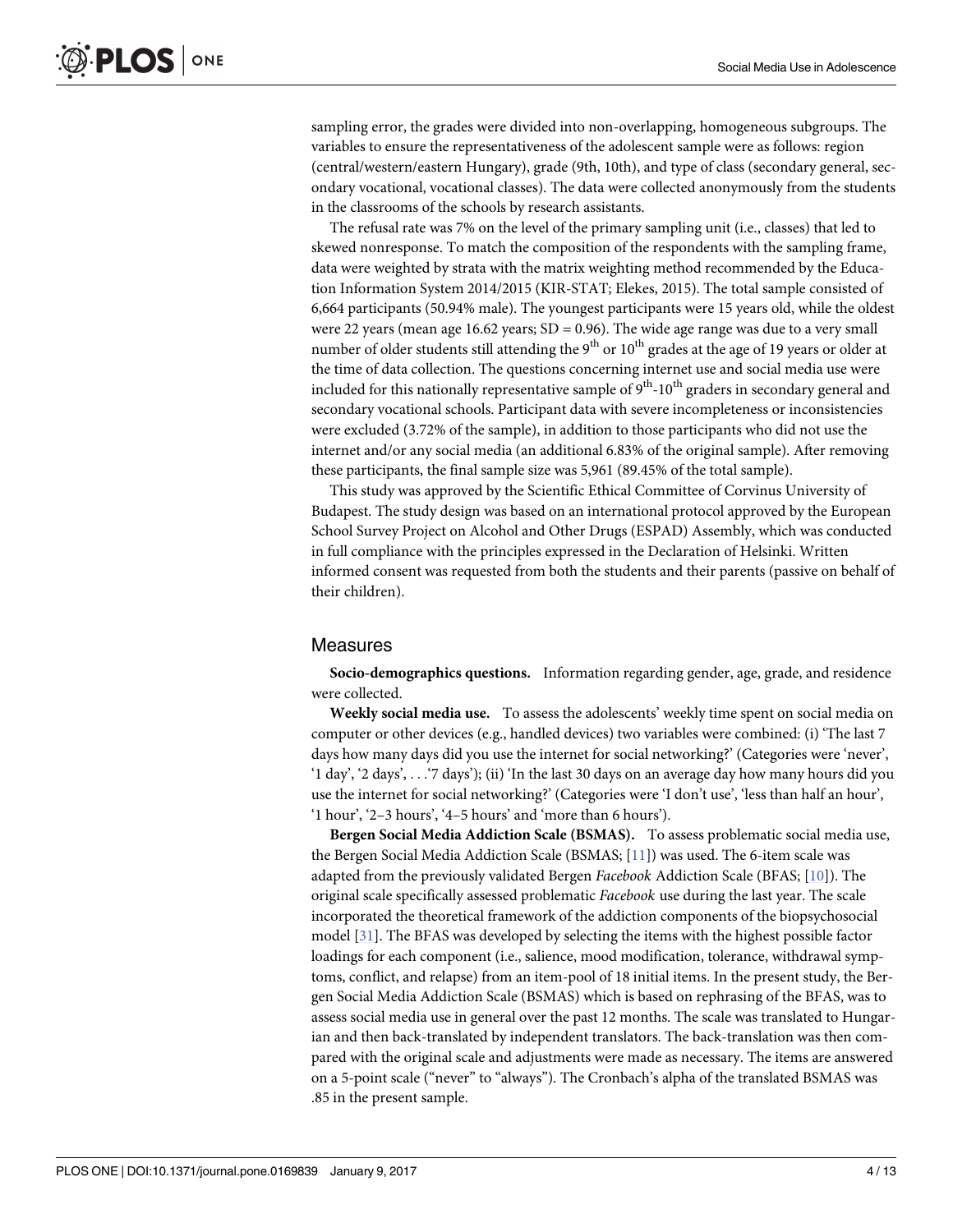<span id="page-4-0"></span>**Rosenberg's Self-Esteem Scale.** Self-worth was assessed by the Hungarian version of the Rosenberg's Self-Esteem Scale (RSES-HU; [[46](#page-11-0)], Hungarian version, [\[47\]](#page-12-0)). The RSES assessed global self-esteem (i.e., feeling of self-worth and self-acceptance) with 10 items on a 4-point scale ("strongly agree" to "strongly disagree"). The score range is between 10–40 and the higher the score, the higher the self-esteem. Cronbach's alpha was 0.87 in the present sample.

**Center of Epidemiological Studies Depression-Scale.** Depressive mood was assessed with the 6-item short-form of the Center of Epidemiological Studies Depression-Scale (CES-D; [\[48\]](#page-12-0)). The scale assesses the level of depressive symptoms but it was not designed to diagnose clinical depression. The instrument was translated and then back-translated by Hungarian experts in the addiction field. The back-translation was then compared to the original instrument and adjustments were made where necessary. The items of CES-D were answered on a 4-point scale ("rarely or never" to "most of the time"). The score range is 4–24, and a higher score indicates higher level of depressive symptoms. Cronbach's alpha was 0.84 in the present sample.

### Statistical analysis

To test the one-factor model of the BSMAS, confirmatory factor analysis (CFA) was performed with maximum likelihood estimation with robust standard error (MLR) in Mplus 7.3 [ $49$ ]. To evaluate the model fit, a p-value of Chi-square ( $\chi^2$ ) higher than .05 was used for the test of close fit [[50\]](#page-12-0). Additional fit indices were also included: the comparative fit index (CFI), the Tukey-Lewis Fit Index (TLI), the root mean square error of approximation (RMSEA) and its 95% confidence interval (90% CI), and standardized root mean square residual (SRMR). To indicate a good fit of the model, both CFI and TLI values have to be over than .90 or over .95 [[51](#page-12-0)], while the values of RMSEA and SRMR should be less than .05 and .10 respectively [\[51–53\]](#page-12-0).

In order to identify the groups of adolescents with high risk of problematic social media use, a mixture modeling technique called latent profile analysis (performed in Mplus 7.3) was used. Latent profile analysis is a mixture modeling technique to identify groups of people (categorical output variable of the analysis) according to their responses to certain continuous variables (in the present study's case, the scores given on the six items of the BSMAS). Individuals with similar responses are classified in the same group [[54](#page-12-0)]. Latent profile analysis was performed with 2 to 4 classes in the full sample  $(n = 5,961)$ . To determine the number of latent classes, several indices were used, such as the measures of parsimony of each model (i.e., Akaike Information Criteria—AIC, Bayesian Information Criteria—BIC, and the Sample Size Adjusted Bayesian Information Criteria—SSABIC). The lower values on these indicators, the more parsimonious the model. The entropy criterion and the interpretability of clusters were also examined. In the final determination of the number of classes, the likelihood-ratio difference test (Lo-Mendell-Rubin Adjusted LRT Test) was used that statistically compares the fit of the estimated model with a model having one less class than the estimated one. The *p*-value of less than .05 suggests the tested model fits better than the model with one less class [\[49](#page-12-0)].

To test the construct validity of the BSMAS, the LPA classes were compared along a number of variables relevant to the phenomenon of SOCIAL MEDIA use (i.e., gender, SOCIAL MEDIA use hours/ week, level of self-esteem, level of depression). For these comparisons, Wald's Chi-square test of mean equality for latent class predictors in mixture modeling was used because it takes into consideration the probabilistic nature of the LPA classes (for description of the analysis, see [www.statmodel.com/download/meantest2.pdf\)](http://www.statmodel.com/download/meantest2.pdf).

To determine the optimal cut-off point for the BSMAS, a sensitivity analysis was performed and the group with the highest risk of problematic social media use (based on the results of the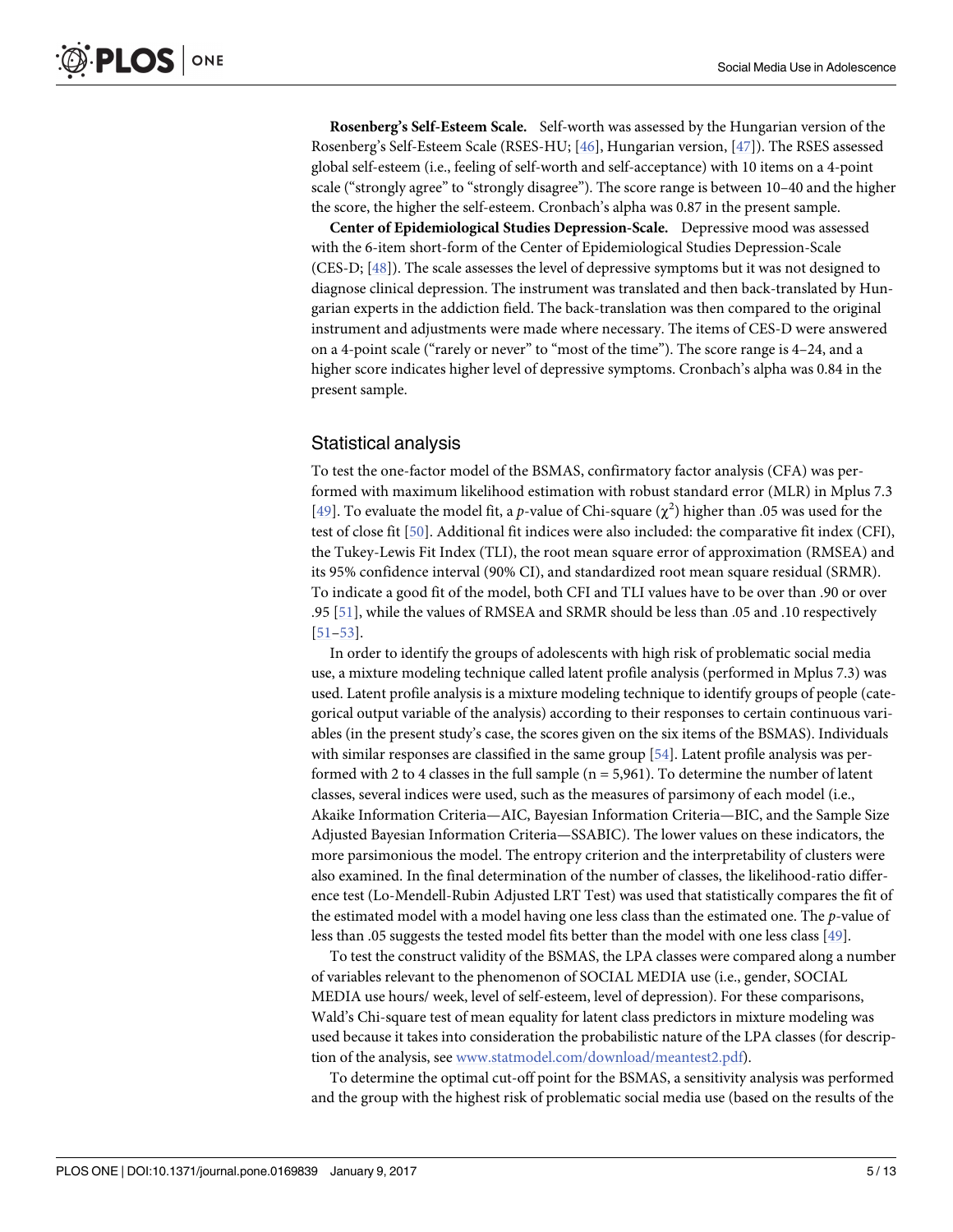<span id="page-5-0"></span>LPA analysis) was considered as the "gold standard". The present authors are aware that this method does not replace the clinical validation process, however, the authors believe that this is better than using completely ad-hoc cut-off points as several other studies do. The sensitivity, specificity, positive and negative predictive value (PPV and NPV, respectively), and the accuracy of each cut-off threshold were calculated and compared to identify the cut-off value with the best indicators. Sensitivity is the proportion of true positive cases belonging to the atrisk group based on the LPA (the "gold standard" group in this case). Specificity is the proportion of the true negatives among those who do not belong to the at-risk group based on the LPA [\[55,](#page-12-0) [56\]](#page-12-0). PPV is the proportion of true positives among all participants who scored positive on the test. NPV was defined as the proportion of true negatives among all participants with negative test results [[56](#page-12-0), [57](#page-12-0)]. Finally, accuracy measures the proportions of true negatives and true positives among all participants [[56](#page-12-0), [57](#page-12-0)].

All analyses were conducted on the weighted sample. Missing data were treated with Fullinformation maximum likelihood (FIML) method [\[49\]](#page-12-0). Statistical analyses were carried out with Mplus 7.3 [\[49\]](#page-12-0) and IBM SPSS Statistics for Windows, Version 22.0 [[58](#page-12-0)].

# **Results**

#### Descriptive statistics

The final sample only comprised those participants who reported using *the internet and social media* (n = 5,961, 89.45% of the total sample). Approximately half (49.17%) of the sample was male (n = 2931). Age ranged between 15 and 22 years (mean age 16.60;  $SD = 0.94$ ). The mean number of hours using social media was 23.16 hours per week ( $SD = 15.57$ ). There was a significant difference in weekly social media use between male and female adolescents (mean time<sub>male</sub> = 20.53 hours, SD<sub>male</sub> = 15.71; mean time<sub>female</sub> = 25.71 hours, SD<sub>female</sub> = 15.00;  $U = 3672101, p < 0.001; r = -0.17$ .

# Confirmatory factor analysis

A one-factor model with the six components (salience, tolerance, mood modification, relapse, withdrawal, conflict) as indicator variables was tested with confirmatory factor analysis. The analysis provided an acceptable fit to the data ( $\chi^2$  = 5836.190 df = 15 *p* < 0.001; CFI = 0.950; TLI = 0.917; RMSEA = 0.073 (0.066–0.080) Cfit*>*0.90; SRMR = 0.034). All factor loadings were above the recommended threshold (*>*.50) and ranged from .598 to .814.

#### Latent profile analysis

The latent profile analysis was performed on the six items of the BSMAS, and according to the criteria, the three-class solution was selected as the best-fitting model (see [Table](#page-6-0) 1). The AIC, BIC, and SSABIC values decreased continuously as more classes were added to the analysis. However, the scale of decrease somewhat diminished after the third latent class was added. Based on the L-M-R test, the three-class solution was accepted. The entropy of the two-class solution was the highest, but the entropy of the three-class solution was also adequate.

The features of the three classes are presented in [Fig](#page-6-0) 1 and [Table](#page-7-0) 2. The first class named 'no-risk' class represents the majority of social media users (78.3% of social media users; 70.7% of the total sample) who had the lowest scores on the BSMAS. The second class of social media users represents 'low risk' of problematic use (17.2% and 15.5% respectively), while the third class represents the population of 'at-risk' problematic social media users (4.5% and 4.1%, respectively). In the 'at-risk' group, 'withdrawal' and 'tolerance' criteria showed elevated levels compared to the other dimensions. Members of this class (i.e., those at-risk of problematic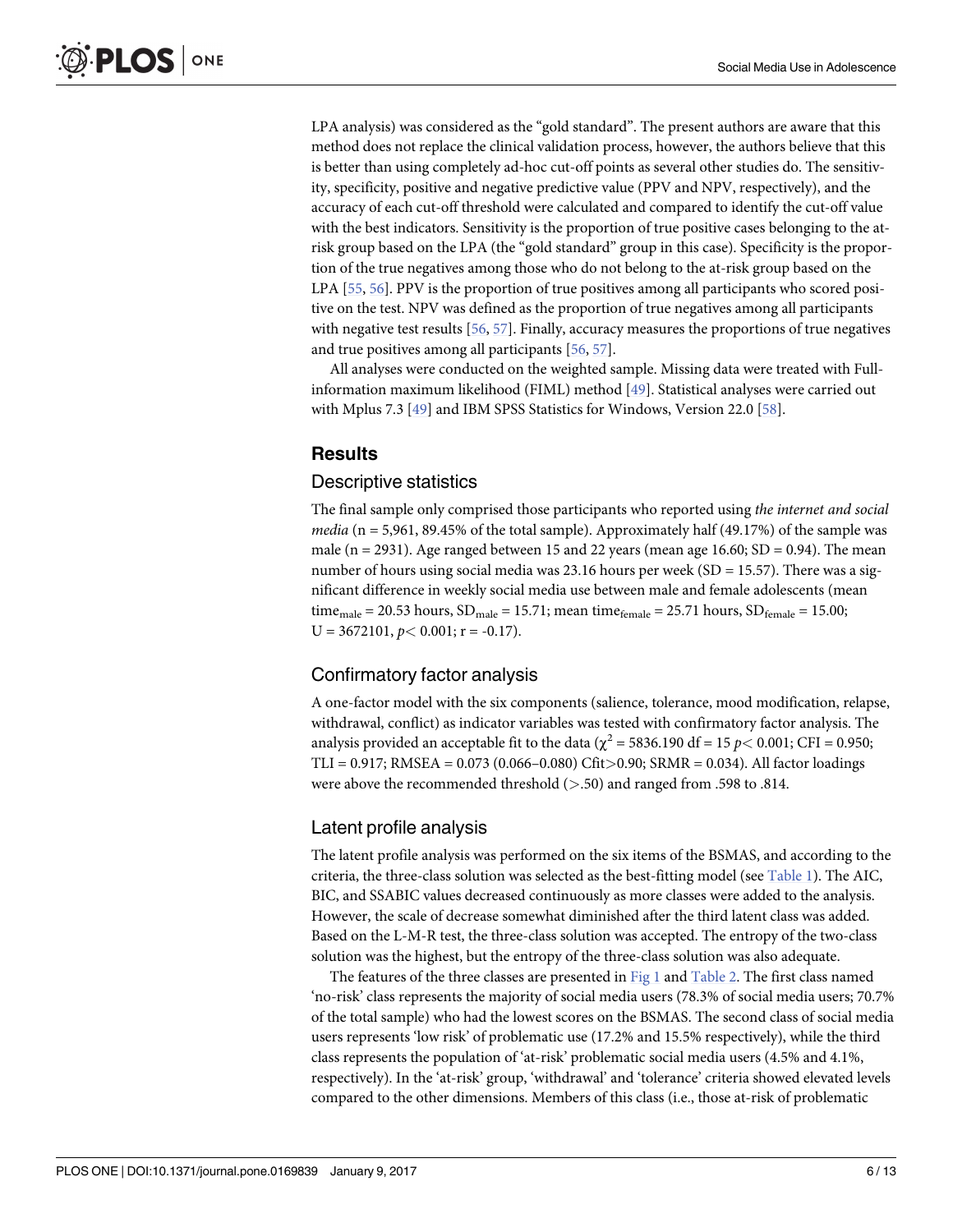<span id="page-6-0"></span>

#### **[Table](#page-5-0) 1. Results of the Latent Profile Analysis.**

| Fit indices for the Latent Profile Analysis (LPA) of the social media use |                |                           |                        |       |            |               |         |                     |          |
|---------------------------------------------------------------------------|----------------|---------------------------|------------------------|-------|------------|---------------|---------|---------------------|----------|
| <b>Model</b>                                                              | Log-likelihood | Replicated log-likelihood | Nr. of free parameters | AIC   | <b>BIC</b> | <b>SSABIC</b> | Entropy | <b>LMR-LRT test</b> | D        |
| 2 classes                                                                 | -43837         | Yes                       | 19                     | 87711 | 87837      | 87778         | 0.96    | 12838               | < 0.0001 |
| 3 classes                                                                 | -42241         | Yes                       | 26                     | 84534 | 84708      | 84626         | 0.94    | 3140                | < 0.05   |
| 4 classes                                                                 | $-41097$       | Yes                       | 33                     | 82260 | 82481      | 82376         | 0.95    | 2251                | 0.69     |

Note: AIC = Akaike Information Criterion, BIC = Bayesian Information Criterion, SSABIC = sample size adjusted BIC, LMR-LRT = Lo–Mendell–Rubin Likelihood Ratio Test. Bold data indicate that the three-class solution was selected as a result of the LPA analysis.

doi:10.1371/journal.pone.0169839.t001

use) were likely to (a) be female, (b) use the internet and social media for more than 30 hours per week, (c) have lower self-esteem and higher level of depressive symptoms than social media users of the other two classes ([Table](#page-7-0) 2).

# Suggesting a cutoff score for classification: Sensitivity and specificity analysis

Because of the lack of a clinically diagnosed group of problematic social media users, the third LPA class (i.e., those at-risk of problematic social media use) was used as the 'gold standard' to determine the optimal cut-off threshold to classify those at-risk of problematic use. Sensitivity, specificity, positive predictive value (PPV), negative predictive value (NPV), and accuracy of the BSMAS at all possible cut-off points were calculated ([Table](#page-7-0) 3). Based on this analysis, a



**[Fig](#page-5-0) 1. The Three Classes Obtained from the Latent Profile Analysis.**

doi:10.1371/journal.pone.0169839.g001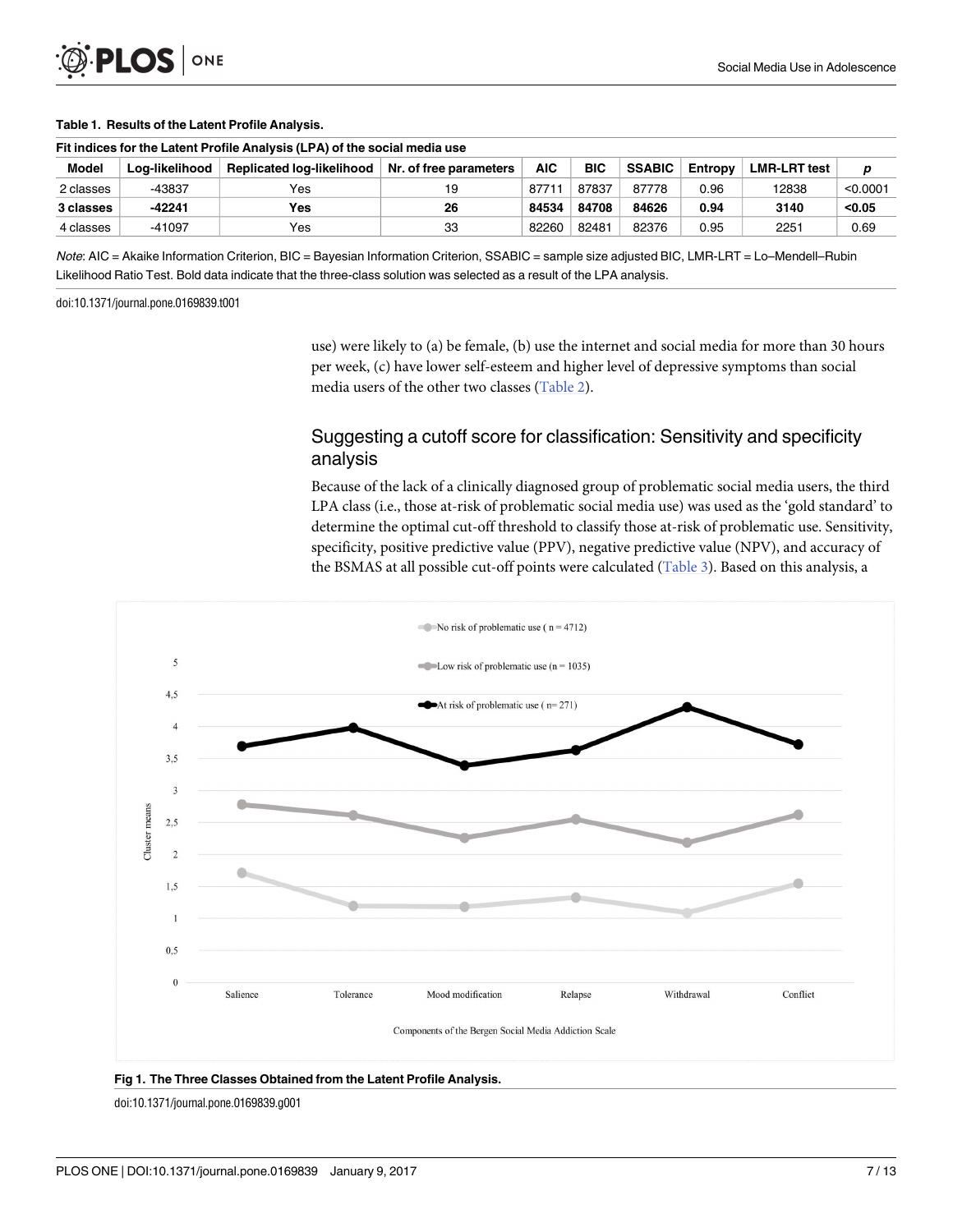#### <span id="page-7-0"></span>**[Table](#page-5-0) 2. Comparison of the Three Latent Classes: Testing Equality for Latent Class Predictors.**

|                                                                                     | No risk class             | Low risk class              | At-risk class              | <b>Overall test</b> |           |
|-------------------------------------------------------------------------------------|---------------------------|-----------------------------|----------------------------|---------------------|-----------|
|                                                                                     | $(n = 4712)$              | $(n = 1035)$<br>$(n = 271)$ |                            | Wald $\chi^2$       | $p$ value |
| Gender (male %)                                                                     | $50.36_a$                 | 44.51 <sub>b</sub>          | 41.2 <sub>b</sub>          | 13.58               | 0.001     |
| Age (years); Mean (SE)                                                              | 16.60 $(0.02)_{\text{a}}$ | $16.61(0.03)$ <sub>a</sub>  | 16.69 $(0.06)_{\text{a}}$  | 1.81                | 0.405     |
| Weekly internet use (min 0.5, max 42 hours, mean 23.49, SD<br>12.73); Mean (SE)     | $22.12(0.19)_{\rm a}$     | $27.11(0.43)_{h}$           | $31.49(0.81)$ <sub>c</sub> | 168.06              | 0.001     |
| Weekly social media use (min 0.5. max 42 hours, mean 23.13, SD<br>15.56); Mean (SE) | 21.38(0.23)               | $27.68(0.48)_{h}$           | 33.73(0.83)                | 264.26              | 0.001     |
| Self-esteem (min 1, max 4, mean 2.73, SD 0.61); Mean (SE)                           | $2.79(0.01)_{\rm a}$      | $2.54(0.02)_{h}$            | 2.44 $(0.04)_{c}$          | 155.10              | 0.001     |
| Level of depressive symptoms (min 1, max 4, mean 1.93, SD<br>$0.60$ ; Mean (SE)     | $1.85(0.01)$ <sub>a</sub> | $2.163(0.02)_{h}$           | 2.36(0.05)                 | 210.12              | 0.001     |

Note: Different subscript letters (a, b, c) in the same row reflect significant (p< 0.05) difference between the means while same subscript letters in one row reflect non-significant difference between the means according to pair wised Wald  $\chi^2$  test of mean equality for latent class predictors in mixture modeling ([www.statmodel.com/download/meantest2.pdf\)](http://www.statmodel.com/download/meantest2.pdf).

doi:10.1371/journal.pone.0169839.t002

cut-off score of 19 points was suggested as the ideal threshold at and above which individuals are classified as at-risk of problematic social media use.

In this case, the specificity is 99% and the sensitivity is 83% (i.e., only 1% of the non-problematic social media users are identified incorrectly as being at-risk of problematic use by the scale, while 17% of true cases of problematic social media users are missed). At this value, PPV is 73% and the NPV is 99%. In other words, 27% of the individuals with a positive test result are identified incorrectly, while only 1% of individuals with negative test result are identified incorrectly. This yields an accuracy of 98%. Increasing the cut-off point would result in more false negative cases, while decreasing it would increase the number of social media users labeled incorrectly (as being at-risk) by the screening instrument.

# **Discussion**

To assess the prevalence of problematic social media use in a reliable and a valid way, the psychometric properties of the BSMAS were tested. According to the results, the BSMAS demonstrated adequate psychometric properties regarding its factor structure, reliability, and validity.

[Table](#page-6-0) 3. Cut-off points based on the third class (i.e., those at-risk of problematic social media use) derived from the Latent Profile Analysis.

| Cut-off points   True positive |     | True negative | <b>False positive</b> | False negative | Sensitivity (%) | Specificity (%) | PPV(%) | $NPV$ (%) | Accuracy (%) |
|--------------------------------|-----|---------------|-----------------------|----------------|-----------------|-----------------|--------|-----------|--------------|
| 12                             | 243 | 4304          | 1224                  | 0              | 100             | 78              | 17     | 100       | 79           |
| 13                             | 243 | 4635          | 895                   | 0              | 100             | 84              | 21     | 100       | 84           |
| 14                             | 243 | 4823          | 701                   | 0              | 100             | 87              | 26     | 100       | 88           |
| 15                             | 243 | 4986          | 539                   | 0              | 100             | 90              | 31     | 100       | 91           |
| 16                             | 240 | 5141          | 386                   | 3              | 99              | 93              | 38     | 100       | 93           |
| 17                             | 232 | 5249          | 278                   | 9              | 96              | 95              | 45     | 100       | 95           |
| 18                             | 219 | 5340          | 188                   | 23             | 90              | 97              | 54     | 100       | 96           |
| 19                             | 199 | 5458          | 74                    | 40             | 83              | 99              | 73     | 99        | 98           |
| 20                             | 177 | 5503          | 29                    | 64             | 73              | 99              | 86     | 99        | 98           |
| 21                             | 156 | 5517          | 17                    | 85             | 65              | 100             | 90     | 98        | 98           |
| 22                             | 126 | 5527          | 8                     | 114            | 53              | 100             | 94     | 98        | 98           |
| 23                             | 107 | 5530          | 4                     | 133            | 45              | 100             | 96     | 98        | 98           |

Note: Bold data indicate that the cut-off score of 19 (and above) was selected as a result of the sensitivity and specificity analysis. PPV = positive predictive value; NPV = negative predictive value

doi:10.1371/journal.pone.0169839.t003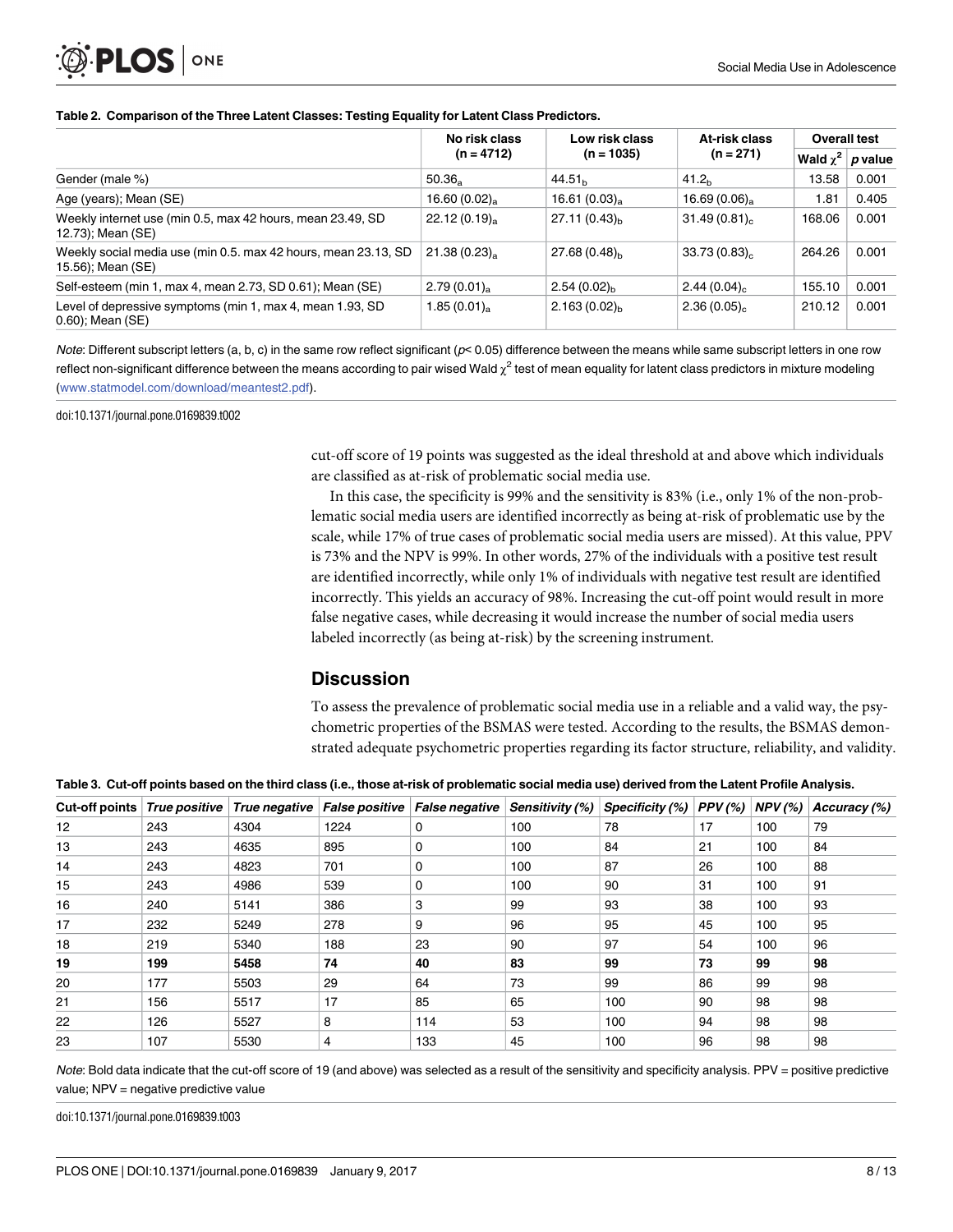<span id="page-8-0"></span>Using a latent profile analysis on the six items of the Bergen Social Media Addiction Scale (BSMAS), the adolescent social media users were divided into three different classes, and the analysis demonstrated that 4.5% of participants could be classified as being at-risk. Previous studies have shown a wide range of prevalence rates due to various methodological issues such as convenience sampling, targeting mainly college students, and/ or having small sample sizes [\[15,](#page-10-0) [12,](#page-10-0) [26,](#page-11-0) [42,](#page-11-0) [43](#page-11-0)]. For instance, the prevalence of problematic social media users among Nigerian University undergraduates was 1.6% [[37](#page-11-0)], whereas among Malaysian college students the reported prevalence was 47% [\[43\]](#page-11-0). The results of the present study belong to the more conservative prevalence estimations. Moreover, they correspond to the prevalence rates of the general problematic and/or addictive Internet use, that range between 1% [\[59\]](#page-12-0) and 18.7% [\[60\]](#page-12-0) according to the recent review [[61](#page-12-0)].

Regarding validity of the BSMAS, the at-risk group showed the lowest self-esteem and the highest level of depressive symptoms and the most time spent on internet and social media use, and was therefore in line with previous research findings [\[22,](#page-10-0) [24\]](#page-11-0).

In addition, adolescents that were at-risk of social media use were mainly female, and reported the greatest amount of internet and social media usage. Previous studies have found similar gender differences in problematic social media use [\[4,](#page-10-0) [6](#page-10-0)] and problematic internet use [\[61\]](#page-12-0). For instance, Rehbein and Mößle [[62](#page-12-0)] found that among adolescents with problematic internet use, girls indicated that social media contributed most to their addiction, while boys also cited online pornography as a primary source of their problems.

Furthermore, the results of the present study showed that within the at-risk group the withdrawal component had the highest score. Therefore, withdrawal symptoms should be highlighted when developing prevention and treatment programs in school environments for adolescents being at-risk of problematic social media use. A cut-off point was calculated using the third LPA class as the "gold standard" to categorize the risky or problematic social media users among adolescents in the sample. The suggested cut-off value with the most adequate sensitivity and specificity values was 19 points. Although, the calculated score cannot replace a clinically validated cut-off point, it may be more beneficial than using completely ad-hoc thresholds [\[63\]](#page-12-0).

Despite the study's strengths (most notably the large nationally representative sample using psychometrically validated instruments), the study is not without its limitations. The study only included Hungarian adolescents as participants. Therefore, to further test the psychometric properties of the BSMAS, cross-cultural studies should also be conducted in the future using different adolescent groups in different countries and cultures. Moreover, the data were all self-report and self-report measures may lead to different response biases [[64](#page-12-0)], such as social desirability bias (e.g., reporting more favorable behavior than the truth), memory recall bias (difficulty in remembering past events), and response style bias (e.g., scores may show central tendency or extreme response style).

It is also important to highlight that psychometric screening tools tend to overestimate the prevalence rates of disorders when the true prevalence rate of the disorder is low. For instance, an instrument with moderate sensitivity and specificity (i.e., 80.5% and 82.4%, respectively) at a 2.1% prevalence level of the problematic behavior has a positive predictive value of 8.9%. This means that out of 100 respondents who score positive on the test only about 9 are true clinical cases [\[65\]](#page-12-0). Consequently, survey-based prevalence rates should be interpreted cautiously to avoid overpathologizing every day behaviors [[66](#page-12-0)]. More generally, the issue of addiction to social networking and social media is a controversial issue and many papers have questioned whether the activity can be considered an addiction at all [\[4,](#page-10-0) [27,](#page-11-0) [66–68\]](#page-12-0).

The study had a cross-sectional design, therefore causality cannot be established regarding the risk factors. Future research should apply longitudinal designs to identify the contributing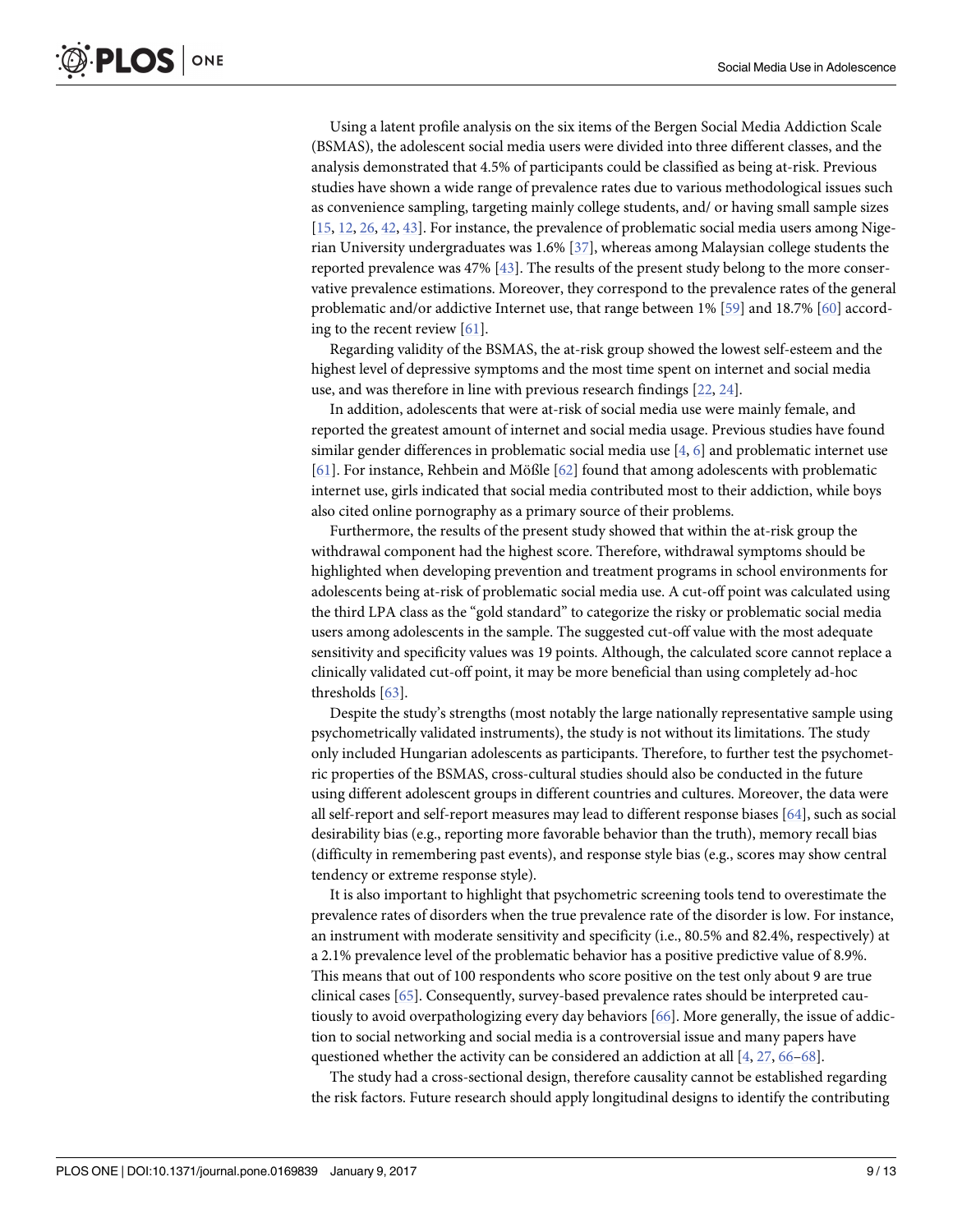<span id="page-9-0"></span>factors of the problematic behavior among social media users. It should also be noted that when completing the BSMAS, the participants may have had a different conception of social media use than intended by the developers of the BSMAS. For instance, on sites such as *Facebook*, many different activities can be carried out such as social networking, gaming and gambling. Although the BSMAS is only concerned with social networking, there is always the possibility that participants' conception of social media use included some or all of these other activities and therefore problematic use might be including non-social networking activities.

# **Conclusion**

In conclusion, the results of the present study suggest that the Bergen Social Media Addiction Scale [[11](#page-10-0)] is a psychometrically valid scale that is an appropriate tool to identify the signs of risky social media use among adolescents. This instrument may be especially useful in school environments to identify those adolescents who are at-risk of problematic social media use and therefore could be utilized in prevention and intervention programs (i.e., content-control software, counseling, cognitive-behavioral therapy; [[69](#page-12-0)]).

# **Acknowledgments**

This study was supported by the Hungarian National Research, Development and Innovation Office (Grant numbers: K111938, K111740). Agnes Zsila was supported by the New National Excellence Program awarded by the Ministry of Human Resources.

The funding institutions had no role in the study design or the collection, analysis and interpretation of the data, writing the manuscript, or the decision to submit the paper for publication.

# **Author Contributions**

**Conceptualization:** ZD MDG OK. **Data curation:** ZE FB A´Z AM OK. **Formal analysis:** FB A´Z OK AM. **Funding acquisition:** ZE ZD. **Investigation:** ZE ZD AM. **Methodology:** ZE ZD AM CSA OK. **Project administration:** ZE ZD. **Resources:** ZD ZE. **Software:** ZE ZD. **Supervision:** ZE ZD. **Validation:** ZE ZD. **Visualization:** ZD. **Writing – original draft:** FB A´Z OK AM. **Writing – review & editing:** MDG CSA ZD ZE.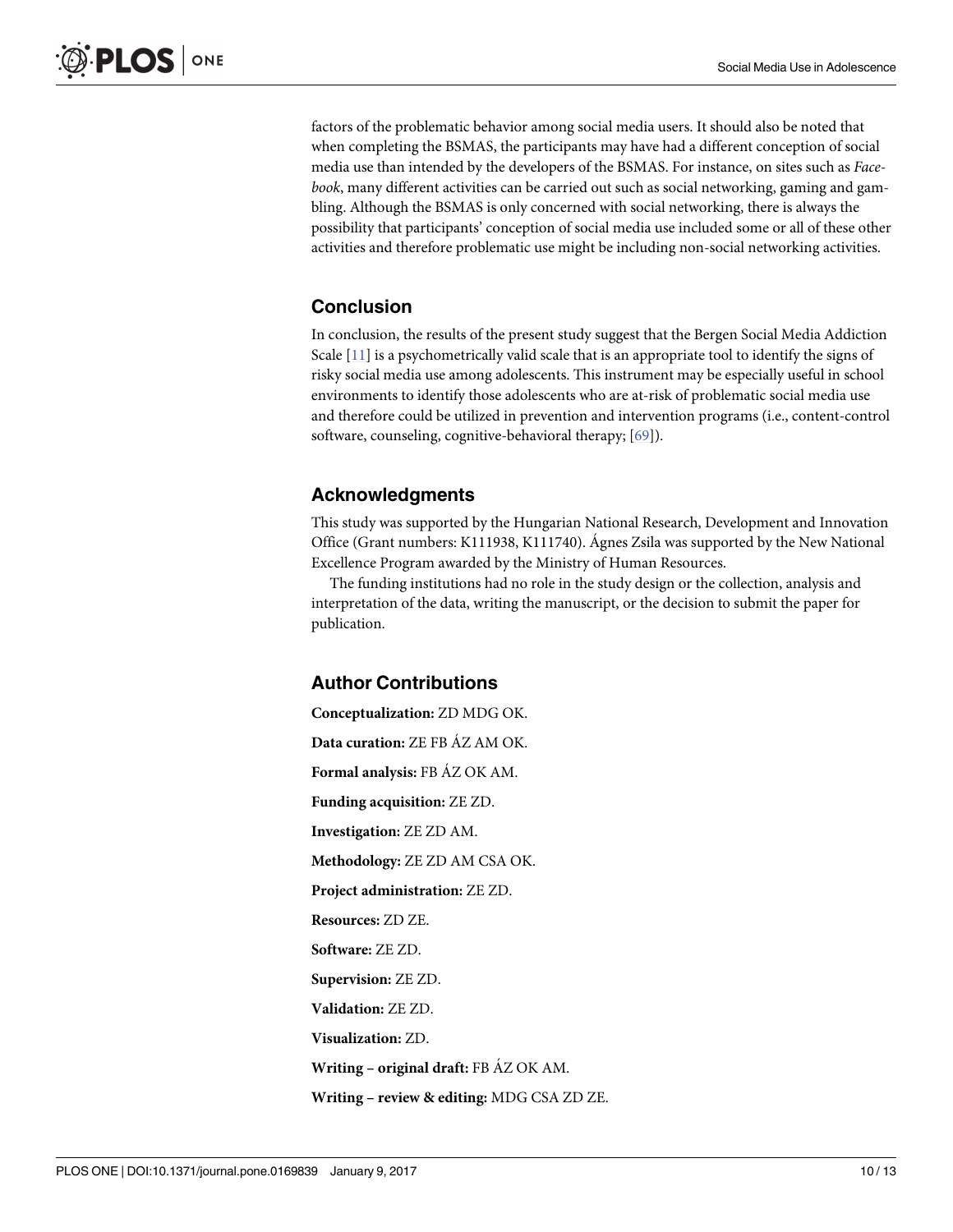#### <span id="page-10-0"></span>**References**

- **[1](#page-0-0).** Lenhart A, Purcell K, Smith A, Zickuhr K. Social Media & Mobile Internet Use among Teens and Young Adults. Washington, DC: Pew Internet & American Life Project; 2010.
- **[2](#page-0-0).** Lenhart A, Duggan M, Perrin A, Stepler R, Rainie H, Parker K. Teens, social media and technology overview 2015. Smartphones facilitate shifts in communication landscape for teens. Washington, DC: Pew Internet & American Life Project; 2015.
- **[3](#page-0-0).** Ahn J. The effect of social network sites on adolescents' social and academic development: Current theories and controversies. Journal of the American Society for Information Science and Technology. 2011; 62(8):1435–45.
- **[4](#page-0-0).** Kuss DJ, Griffiths MD. Online social networking and addiction—a review of the psychological literature. International Journal of Environmental Research and Public Health. 2011; 8(9):3528–52. doi: [10.3390/](http://dx.doi.org/10.3390/ijerph8093528) [ijerph8093528](http://dx.doi.org/10.3390/ijerph8093528) PMID: [22016701](http://www.ncbi.nlm.nih.gov/pubmed/22016701)
- **[5](#page-1-0).** Boyd DM, Ellison NB. Social network sites: Definition, history, and scholarship. Journal of Computer-Mediated Communication. 2007; 13(1):210–30.
- **[6](#page-0-0).** Kuss DJ, Griffiths MD. Excessive online social networking: Can adolescents become addicted to Facebook. Education and Health. 2011; 29(4):68–71.
- **[7](#page-0-0).** Allen KA, Ryan T, Gray DL, McInerney DM, Waters L. Social media use and social connectedness in adolescents: The positives and the potential pitfalls. The Australian Educational and Developmental Psychologist. 2014; 31(01):18–31.
- **[8](#page-1-0).** Ryan T, Chester A, Reece J, Xenos S. The uses and abuses of Facebook: A review of Facebook addiction. Journal of Behavioral Addictions. 2014; 3(3):133–48. doi: [10.1556/JBA.3.2014.016](http://dx.doi.org/10.1556/JBA.3.2014.016) PMID: [25317337](http://www.ncbi.nlm.nih.gov/pubmed/25317337)
- **[9](#page-0-0).** Griffiths MD. Adolescent gambling and gambling-type games on social networking sites: Issues, concerns, and recommendations. Aloma: Revista de Psicologia, Ciències de l'Educació i de l'Esport. 2015; 33(2):31–7.
- **[10](#page-0-0).** Andreassen CS, Torsheim T, Brunborg GS, Pallesen S. Development of a Facebook addiction scale 1, 2. Psychological Reports. 2012; 110(2):501–17. doi: [10.2466/02.09.18.PR0.110.2.501-517](http://dx.doi.org/10.2466/02.09.18.PR0.110.2.501-517) PMID: [22662404](http://www.ncbi.nlm.nih.gov/pubmed/22662404)
- **[11](#page-1-0).** Andreassen CS, Pallesen S, Griffiths MD. The relationship between addictive use of social media, narcissism, and self-esteem: Findings from a large national survey. Addictive Behaviors. in press.
- **[12](#page-2-0).** Wilson K, Fornasier S, White KM. Psychological predictors of young adults' use of social networking sites. Cyberpsychology, Behavior, and Social Networking. 2010; 13(2):173–7.
- **[13](#page-1-0).** Griffiths MD, Kuss DJ, Demetrovics Z. Social networking addiction: An overview of preliminary findings. Behavioral Addictions Criteria, Evidence, and Treatment. New York: Elsevier; 2014. p. 119–41.
- **[14](#page-0-0).** Griffiths MD. Social networking addiction: Emerging themes and issues. Journal of Addiction Research and Therapy. 2013; 4(5):1–2.
- **[15](#page-1-0).** Wan C. Gratifications & loneliness as predictors of campus-SNS websites addiction & usage pattern among Chinese college students. Hong Kong: Chinese University of Hong Kong, China. 2009.
- **[16](#page-1-0).** Wegmann E, Stodt B, Brand M. Addictive use of social networking sites can be explained by the interaction of Internet use expectancies, Internet literacy, and psychopathological symptoms. Journal of Behavioral Addictions. 2015; 4(3):155–62. doi: [10.1556/2006.4.2015.021](http://dx.doi.org/10.1556/2006.4.2015.021) PMID: [26551905](http://www.ncbi.nlm.nih.gov/pubmed/26551905)
- **[17](#page-1-0).** Hormes JM. Under the influence of Facebook? Excess use of social networking sites and drinking motives, consequences, and attitudes in college students. Journal of Behavioral Addictions. 2016; 5 (1):122–9.
- **18.** Steers M-LN, Wickham RE, Acitelli LK. Seeing everyone else's highlight reels: How Facebook usage is linked to depressive symptoms. Journal of Social and Clinical Psychology. 2014; 33(8):701.
- **19.** Muench F, Hayes M, Kuerbis A, Shao S. The independent relationship between trouble controlling Facebook use, time spent on the site and distress. Journal of Behavioral Addictions. 2015; 4(3):163–9. doi: [10.1556/2006.4.2015.013](http://dx.doi.org/10.1556/2006.4.2015.013) PMID: [26551906](http://www.ncbi.nlm.nih.gov/pubmed/26551906)
- **[20](#page-1-0).** Wu AM, Cheung VI, Ku L, Hung EP. Psychological risk factors of addiction to social networking sites among Chinese smartphone users. Journal of Behavioral Addictions. 2013; 2(3):160–6. doi: [10.1556/](http://dx.doi.org/10.1556/JBA.2.2013.006) [JBA.2.2013.006](http://dx.doi.org/10.1556/JBA.2.2013.006) PMID: [25215198](http://www.ncbi.nlm.nih.gov/pubmed/25215198)
- **[21](#page-1-0).** Lee ZW, Cheung CM, Thadani DR, editors. An Investigation into the Problematic Use of Facebook. System Science (HICSS), 2012 45th Hawaii International Conference; 2012 4–7 January; Maui, HI: IEEE.
- **[22](#page-1-0).** Pantic I, Damjanovic A, Todorovic J, Topalovic D, Bojovic-Jovic D, Ristic S, et al. Association between online social networking and depression in high school students: behavioral physiology viewpoint. Psychiatria Danubina. 2012; 24(1):90–3.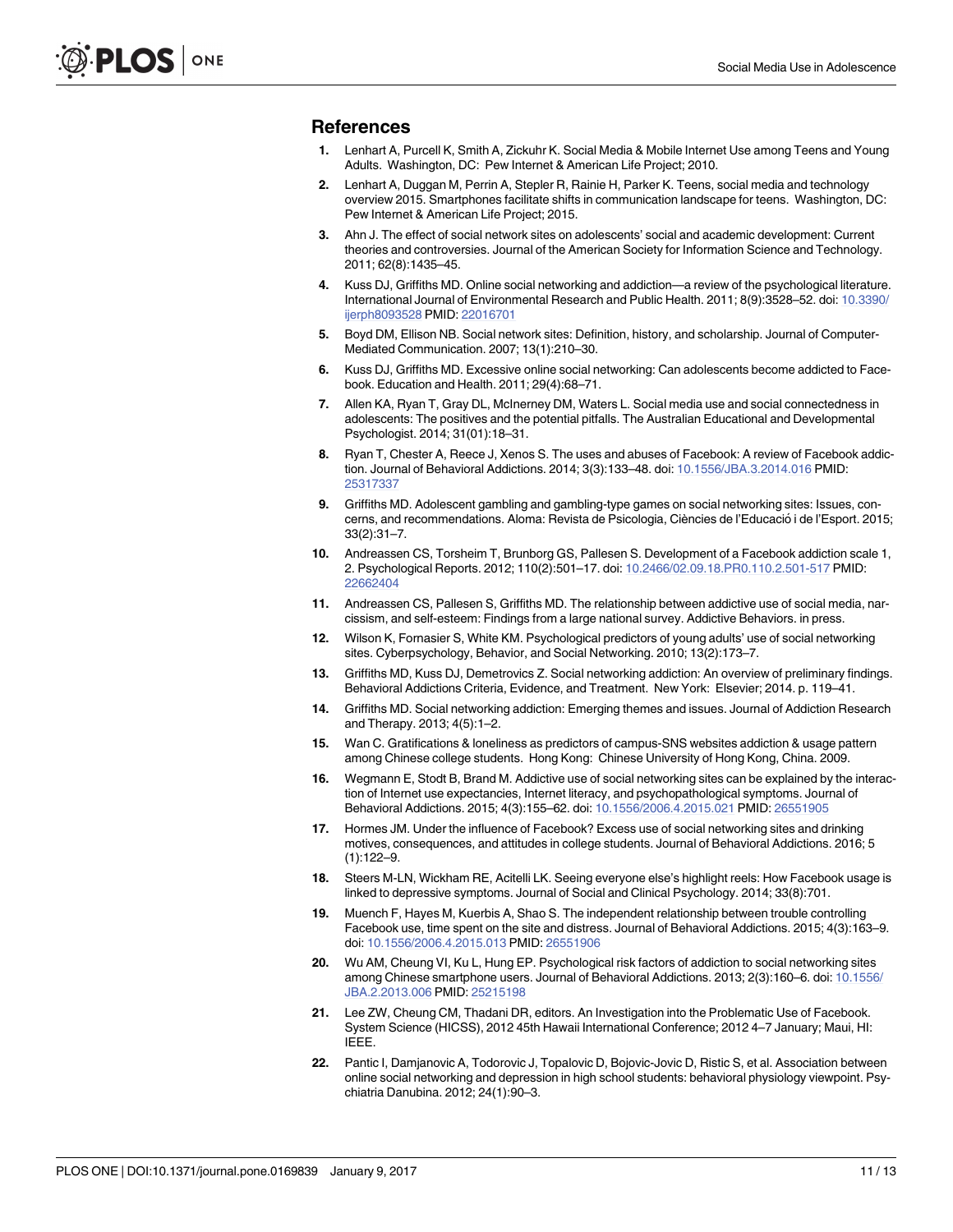- <span id="page-11-0"></span>**[23](#page-1-0).** Andreassen CS, Billieux J, Griffiths MD, Kuss DJ, Demetrovics Z, Mazzoni E, et al. The relationship between addictive use of social media and video games and symptoms of psychiatric disorders: A large-scale cross-sectional study. Psychology of Addictive Behaviors. 2016; 30(2):252–62. doi: [10.](http://dx.doi.org/10.1037/adb0000160) [1037/adb0000160](http://dx.doi.org/10.1037/adb0000160) PMID: [26999354](http://www.ncbi.nlm.nih.gov/pubmed/26999354)
- **[24](#page-1-0).** Malik S, Khan M. Impact of facebook addiction on narcissistic behavior and self-esteem among students. Journal of Pakistan Medical Association. 2015; 65(3):260–3.
- **[25](#page-1-0).** Association AP. Diagnostic and Statistical Manual of Mental Disorders (DSM-5®). Fifth ed. Arlington, VA: American Psychiatric Association; 2013.
- **[26](#page-1-0).** Wolniczak I, Caceres-DelAguila JA, Palma-Ardiles G, Arroyo KJ, Solı´s-Visscher R, Paredes-Yauri S, et al. Association between Facebook dependence and poor sleep quality: a study in a sample of undergraduate students in Peru. PLoS ONE. 2013; 8(3):e59087. doi: [10.1371/journal.pone.0059087](http://dx.doi.org/10.1371/journal.pone.0059087) PMID: [23554978](http://www.ncbi.nlm.nih.gov/pubmed/23554978)
- **[27](#page-1-0).** Griffiths MD. Facebook addiction: concerns, criticism, and recommendations—a response to Andreassen and colleagues. Psychological Reports. 2012; 110(2):518–20. doi: [10.2466/01.07.18.PR0.110.2.](http://dx.doi.org/10.2466/01.07.18.PR0.110.2.518-520) [518-520](http://dx.doi.org/10.2466/01.07.18.PR0.110.2.518-520) PMID: [22662405](http://www.ncbi.nlm.nih.gov/pubmed/22662405)
- **[28](#page-1-0).** Saaid SA, Al-Rashid NAA, Abdullah Z. The impact of addiction to Twitter among university students. Future Information Technology. New York: Springer; 2014. p. 231–6.
- **[29](#page-1-0).** van den Eijnden RJ, Lemmens JS, Valkenburg PM. The Social Media Disorder Scale: Validity and psychometric properties. Computers in Human Behavior. 2016; 61:478–87.
- **[30](#page-1-0).** Turel O, Serenko A. The benefits and dangers of enjoyment with social networking websites. European Journal of Information Systems. 2012; 21(5):512–28.
- **[31](#page-1-0).** Griffiths MD. A 'components' model of addiction within a biopsychosocial framework. Journal of Substance Use. 2005; 10(4):191–7.
- **[32](#page-1-0).** Young KS. Internet addiction: The emergence of a new clinical disorder. CyberPsychology & Behavior. 1998; 1(3):237–44.
- **33.** Armstrong L, Phillips JG, Saling LL. Potential determinants of heavier Internet usage. International Journal of Human-Computer Studies. 2000; 53(4):537–50.
- **[34](#page-1-0).** Morahan-Martin J, Schumacher P. Incidence and correlates of pathological Internet use among college students. Computers in human behavior. 2000; 16(1):13–29.
- **[35](#page-1-0).** Ehrenberg A, Juckes S, White KM, Walsh SP. Personality and self-esteem as predictors of young people's technology use. CyberPsychology & Behavior. 2008; 11(6):739–41.
- **[36](#page-1-0).** Walsh SP, White KM, Young RM. Young and connected: Psychological influences of mobile phone use amongst Australian youth. In: Goggin G, Hjorth L, editors. Proceedings Mobile Media 2007: University of Sydney; 2007. p. 125–34.
- **[37](#page-1-0).** Alabi OF. A survey of Facebook addiction level among selected Nigerian University undergraduates. New Media and Mass Communication. 2013; 10:70–80.
- **[38](#page-1-0).** Cam E, Isbulan O. A New Addiction for Teacher Candidates: Social Networks. Turkish Online Journal of Educational Technology. 2012; 11(3):14–9.
- **[39](#page-1-0).** Elphinston RA, Noller P. Time to face it! Facebook intrusion and the implications for romantic jealousy and relationship satisfaction. Cyberpsychology, Behavior, and Social Networking. 2011; 14(11):631–5.
- **[40](#page-2-0).** Andreassen CS. Online social network site addiction: A comprehensive review. Current Addiction Reports. 2015; 2(2):175–84.
- **[41](#page-2-0).** McAndrew FT, Jeong HS. Who does what on Facebook? Age, sex, and relationship status as predictors of Facebook use. Computers in Human Behavior. 2012; 28(6):2359–65.
- **[42](#page-2-0).** Zhou SX. Gratifications, loneliness, leisure boredom and self-esteem as predictors of SNS-game addiction and usage pattern among Chinese college students: Hong Kong: The Chinese University of Hong Kong; 2010.
- **[43](#page-2-0).** Jafarkarimi H, Sim ATH, Saadatdoost R, Hee JM. Facebook Addiction among Malaysian Students. International Journal of Information and Education Technology. 2016; 6(6):465–9.
- **[44](#page-2-0).** Olowu AO, Seri FO. A study of social network addiction among youths in Nigeria. Journal of Social Science and Policy Review. 2012; 4:62–71.
- **[45](#page-2-0).** Király O, Zsila Á, Demetrovics Z. Viselkedési addikciók. In: Elekes Z, editor. Európai iskolavizsgálat az alkohol- és egyéb drogfogyasztási szokásokról- 2015; Magyarországi eredmények. Budapest: Budapesti Corvinus Egyetem; Társadalomtudományi és Nemzetközi Kapcsolatok Kar; Szociológia és Társadalompolitika Intézet; 2016. p. 75–94.
- **[46](#page-4-0).** Rosenberg M. Society and the Adolescent Self-Image. Princeton, NJ: Princeton University Press; 1965.